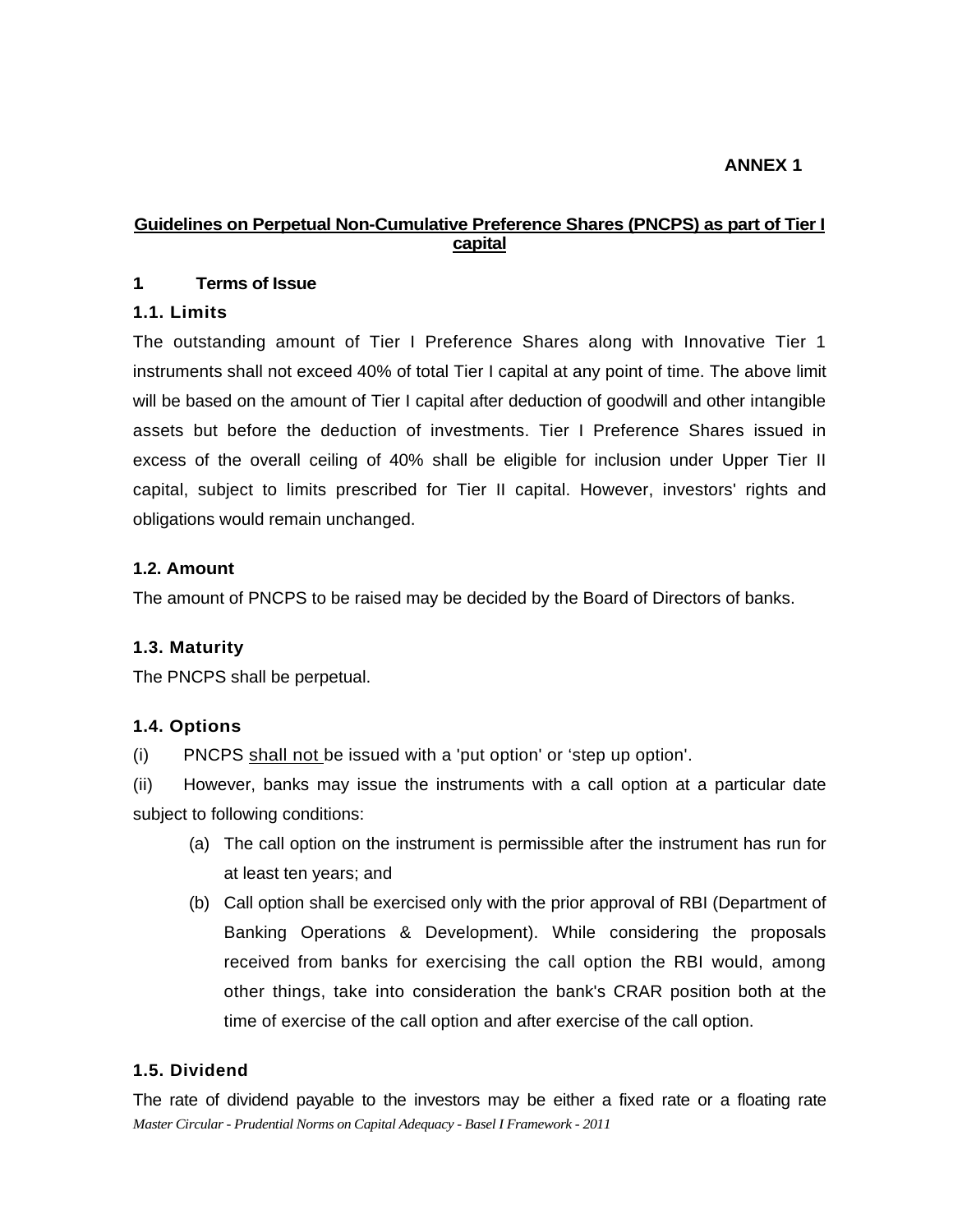referenced to a market determined rupee interest benchmark rate.

## **1.6. Payment of Dividend**

- (a) The issuing bank shall pay dividend subject to availability of distributable surplus out of current year's earnings, and if
	- (i) The bank's CRAR is above the minimum regulatory requirement prescribed by RBI;
	- (ii) The impact of such payment does not result in bank's capital to risk weighted assets ratio (CRAR) falling below or remaining below the minimum regulatory requirement prescribed by Reserve Bank of India;
	- (iii) In the case of half yearly payment of dividends, the balance sheet as at the end of the previous year does not show any accumulated losses; and
	- (iv) In the case of annual payment of dividends, the current year's balance sheet does not show any accumulated losses
- (b) The dividend shall not be cumulative. i.e., dividend missed in a year will not be paid in future years, even if adequate profit is available and the level of CRAR conforms to the regulatory minimum. When dividend is paid at a rate lesser than the prescribed rate, the unpaid amount will not be paid in future years, even if adequate profit is available and the level of CRAR conforms to the regulatory minimum.
- (c) All instances of non-payment of dividend/payment of dividend at a lesser rate than prescribed in consequence of conditions as at (a) above should be reported by the issuing banks to the Chief General Managers-in-Charge of Department of Banking Operations & Development and Department of Banking Supervision, Central Office of the Reserve Bank of India, Mumbai.

#### **1.7 Seniority of claim**

The claims of the investors in PNCPS shall be senior to the claims of investors in equity shares and subordinated to the claims of all other creditors and the depositors.

#### **1.8 Other conditions**

- (a) PNCPS should be fully paid-up, unsecured, and free of any restrictive clauses.
- (b) Investment by FIIs and NRIs shall be within an overall limit of 49% and 24% of the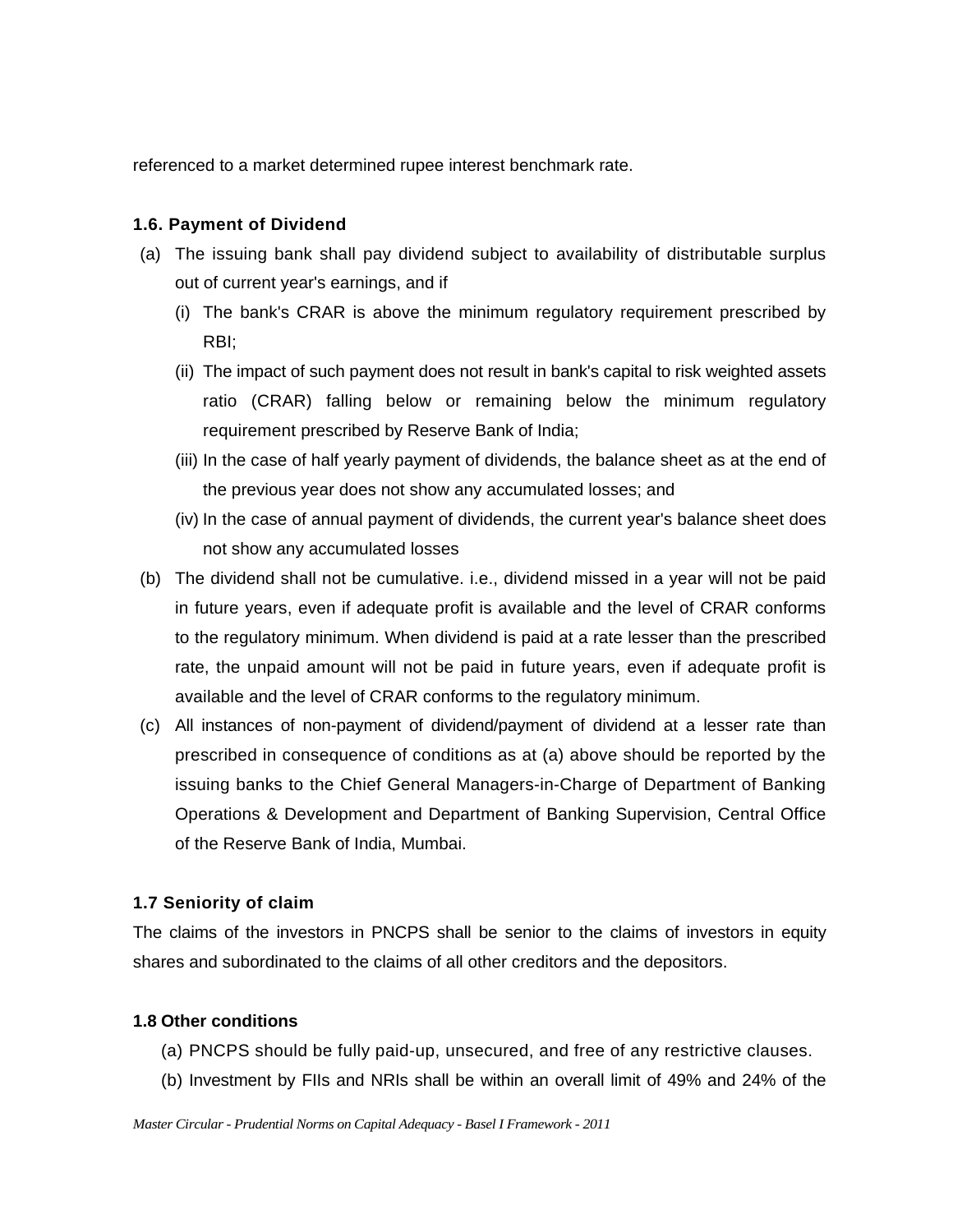issue respectively, subject to the investment by each FII not exceeding 10% of the issue and investment by each NRI not exceeding 5% of the issue. Investment by FIIs in these instruments shall be outside the ECB limit for rupee denominated corporate debt as fixed by Government of India from time to time. The overall non-resident holding of Preference Shares and equity shares in public sector banks will be subject to the statutory / regulatory limit.

(c) Banks should comply with the terms and conditions, if any, stipulated by SEBI / other regulatory authorities in regard to issue of the instruments.

#### **2. Compliance with Reserve Requirements**

- (a) The funds collected by various branches of the bank or other banks for the issue and held pending finalisation of allotment of the Tier I Preference Shares will have to be taken into account for the purpose of calculating reserve requirements.
- (b) However, the total amount raised by the bank by issue of PNCPS shall not be reckoned as liability for calculation of net demand and time liabilities for the purpose of reserve requirements and, as such, will not attract CRR / SLR requirements.

#### **3. Reporting Requirements**

**3.1** Banks issuing PNCPS shall submit a report to the Chief General Manager-in- charge, Department of Banking Operations & Development, Reserve Bank of India, Mumbai giving details of the capital raised, including the terms of issue specified at item 1 above together with a copy of the offer document soon after the issue is completed.

*Master Circular - Prudential Norms on Capital Adequacy - Basel I Framework - 2011* **3.2** The issue-wise details of amount raised as PNCPS qualifying for Tier I capital by the bank from FIIs / NRIs are required to be reported within 30 days of the issue to the Chief General Manager, Reserve Bank of India, Foreign Exchange Department, Foreign Investment Division, Central Office, Mumbai 400 001 in the proforma given at the end of this **Annex**. The details of the secondary market sales / purchases by FIIs and the NRIs in these instruments on the floor of the stock exchange shall be reported by the custodians and designated banks, respectively to the Reserve Bank of India through the soft copy of the LEC Returns, on a daily basis, as prescribed in Schedule 2 and 3 of the FEMA Notification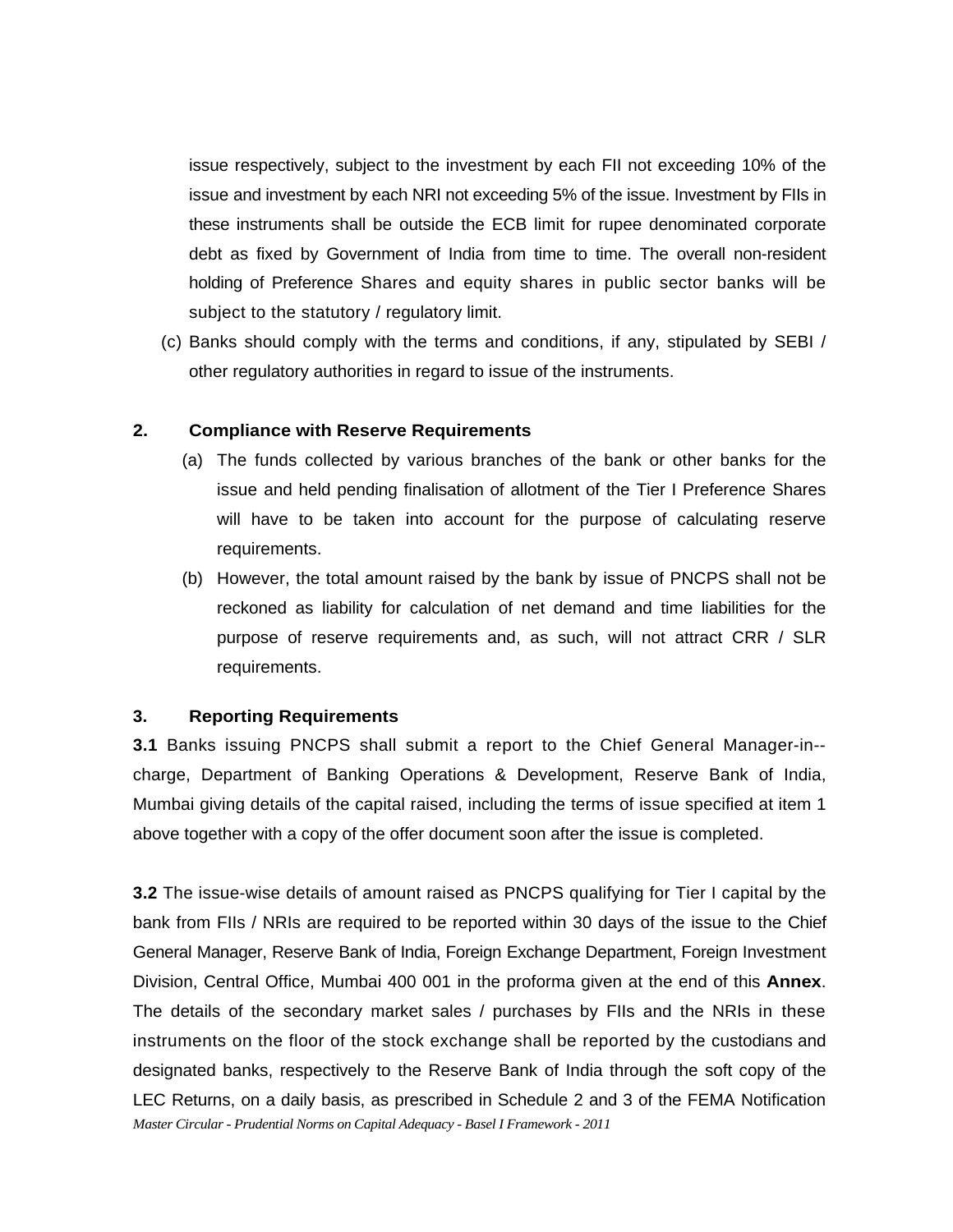No.20 dated 3rd May 2000, as amended from time to time.

# **4. Investment in perpetual non-cumulative Preference Shares issued by other banks/ FIs**

- (a) A bank's investment in PNCPS issued by other banks and financial institutions will be reckoned along with the investment in other instruments eligible for capital status while computing compliance with the overall ceiling of 10 percent of investing banks' capital funds as prescribed vide circular DBOD.BP.BC.No.3/ 21.01.002/ 2004-05 dated 6th July 2004.
- (b) Bank's investments in PNCPS issued by other banks / financial institutions will attract a 100% risk weight for capital adequacy purposes.
- (c) A bank's investments in the PNCPS of other banks will be treated as exposure to capital market and be reckoned for the purpose of compliance with the prudential ceiling for capital market exposure as fixed by RBI.

## **5. Grant of advances against Tier I Preference Shares**

Banks should not grant advances against the security of the PNCPS issued by them.

#### **6. Classification in the Balance sheet**

These instruments will be classified as capital and shown under 'Schedule I-Capital' of the Balance sheet.